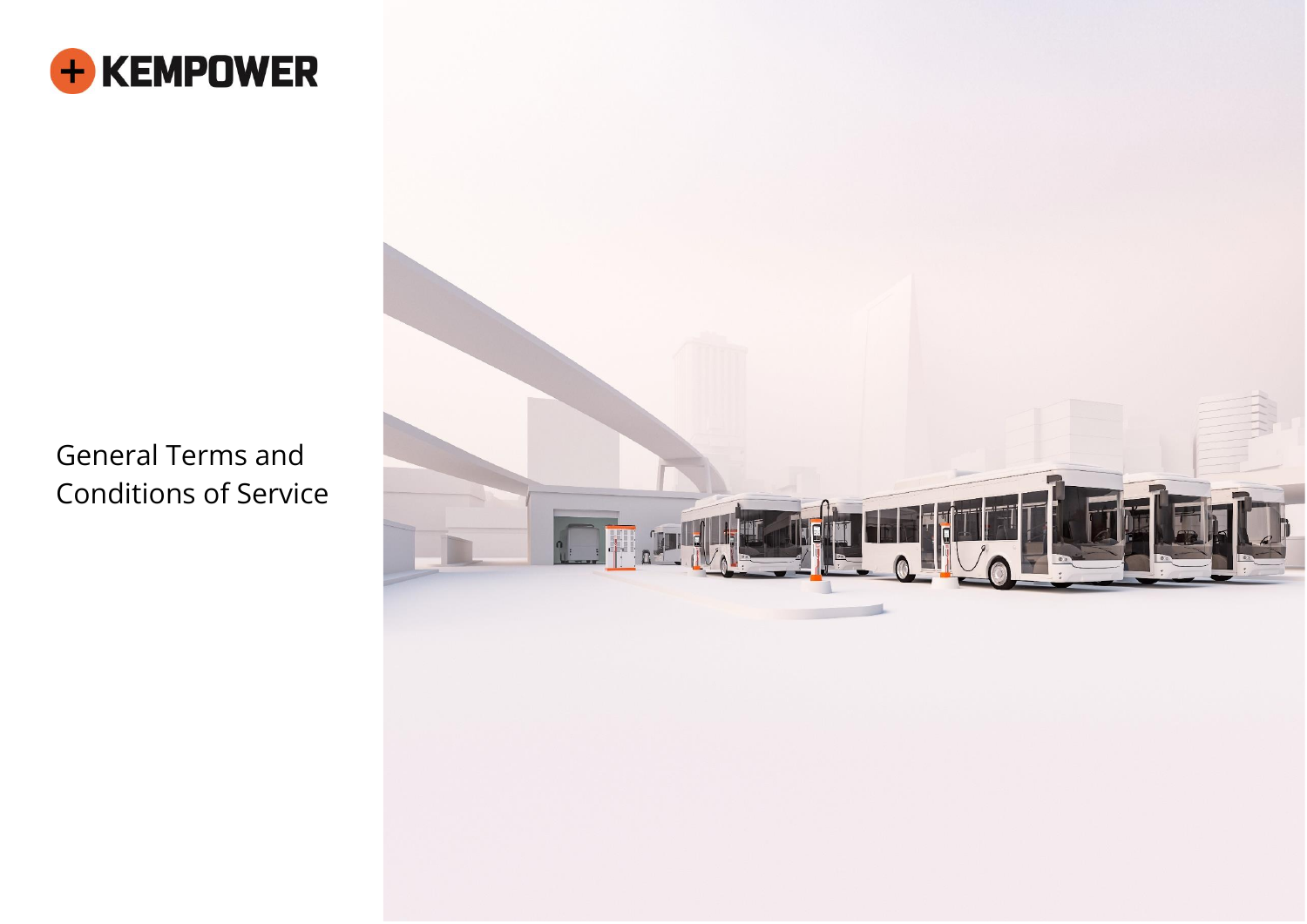

The Kempower General Terms and Conditions of Service ("Conditions") govern and detail the terms under which Kempower Corporation and its Affiliated Companies ("Kempower", "Us") agrees to the sale and provision of training, consultation, configuration, installation, maintenance and other remote and on-site services ("Service(s)") to Kempower's customers ("Customer", "You").

By submitting a purchase order, request for Quotation or any other document to purchase Services, or acting on any Kempower document referencing these Conditions, the Customer acknowledges their complete acceptance of these Conditions, and that any terms accompanying the Customer's documents have no effect and shall not apply.

Kempower transaction with the Customer shall be governed solely by these Conditions and related Kempower documentation for the given transaction, which together constitute the full contract ("Contract") Between Kempower and the Customer. The Contract may be superseded or amended only by a separate written agreement between the parties ("Agreement").

1.1 Definitions For the purposes of the Contract, the following additional definitions apply:

Affiliated Company: Any legal entity that is (a) directly or indirectly controlling the Party, or (b) under the same direct or indirect control as the Party, or (c) directly or indirectly controlled by the Party. Control shall exist through direct or indirect ownership of more than 50 % of the nominal value of the issued equity share capital or more than 50 % of the shares entitling the holders to vote for the election of the members of the board of directors or persons performing similar functions.

Intellectual Property Right: Patents, petty patents, utility models, designs (whether or not capable of registration), design patents, inventions, database rights, chip topography rights, protection of works of authorship or expression, including copyrights and future copyright, domain names, trademarks, trade names and any other industrial and intellectual property rights including moral rights, whether or not specifically recognized or perfected under applicable laws and whether registered or not and applications, divisions, continuations, renewals, re-exams and reissues for any of the aforementioned respectively and the rights to prosecute, enforce and obtain remedies.

On-site Service(s): Services described in the Agreement that are performed at a location specified in the Quotation or Agreement and that is other than Kempower facilities.

Quotation: The quotation documentation submitted by Kempower to Customer.

Remote Service(s): Services described in the Agreement that are performed remotely via the internet using relevant tools, such as teleconferencing software and/or cloud-based software platforms.

Personnel: Personnel of Kempower or their subcontractor, who perform either On-site Services or Remote Services.

Party or Parties: The legal entities of Kempower and Customer, who enter in a Contract with regard to the provision of Services.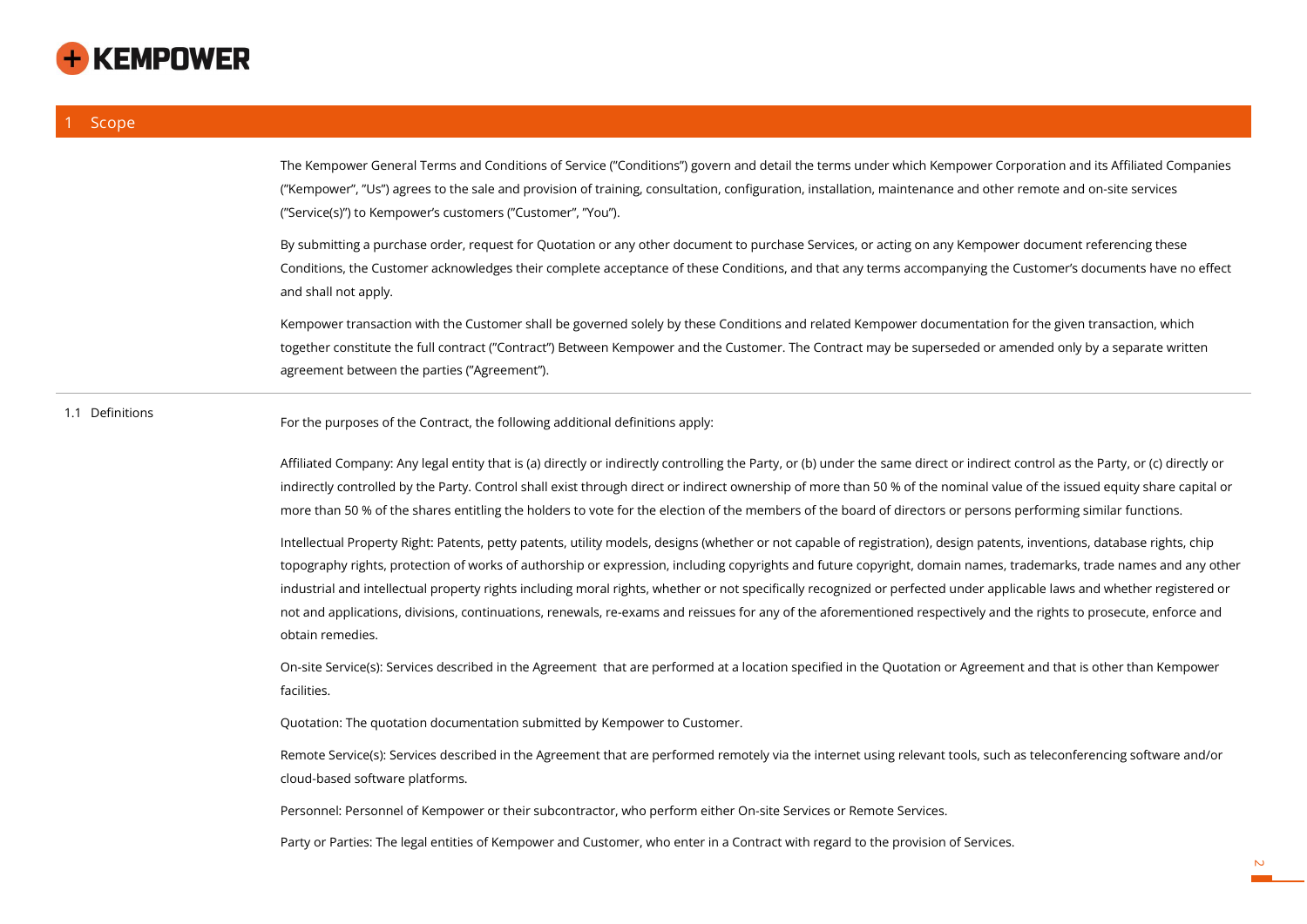

Price List: Kempower Service Price List, valid from time to time.

Trade Control Laws: All applicable laws concerning trade or economic sanctions or embargoes, restricted party lists, trade controls on the import, export, re-export,

transfer or otherwise trade of goods, services, software, or technology, including those of the European Union, the United Kingdom and the United States of America.

# **2 Limitation of liability**

You are responsible for all damages that were created by your personnel, even if the work is managed or supervised by our Personnel.

You are responsible for all damages caused by inappropriate material, tools, components, information and other resources provided to us.

Each Party's aggregate total liability in respect of any loss, damage, cost or expense related to the Agreement shall not exceed the total of 12 months service fees payable by the Customer.

In no event will either Party be liable for any indirect, incidental or consequential damages or expenses, including but not limited to loss of profits and lost savings.

The limitations of liability shall not apply to damages caused by willful misconduct or gross negligence.

If Parties have expressly agreed on delay penalties the payment of such compensation shall be the sole and exclusive liability of Kempower for any loss or damage arising from the delay.

All claims based on this Contract shall be presented to the other Party in writing not later than ninety (90) days after a Party becomes aware of the grounds for its claim. A Party shall initiate court proceedings not later than 12 months from the date of presenting the aforementioned claim.

## **3 Customer's Responsibilities**

3.1 Providing information You must ensure that we have all the required preliminary information to successfully provide the Services. The required preliminary information is detailed in the Quotation or its attachments.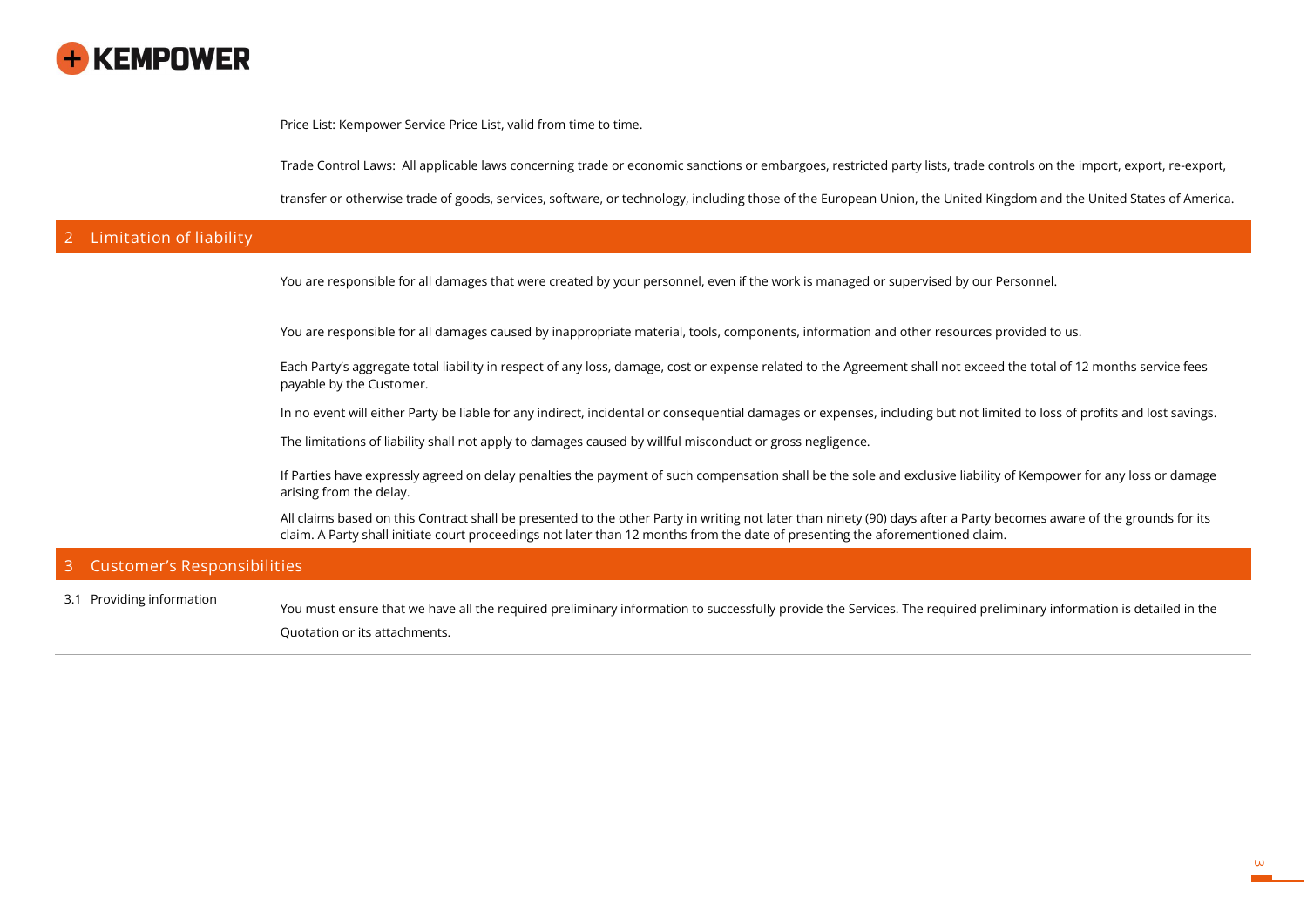

| 3.2 Access, health and safety | You must grant us the necessary permits and access to the relevant location, your representatives, equipment and other items under work at the agreed time.                                                                                                                                                                                                               |
|-------------------------------|---------------------------------------------------------------------------------------------------------------------------------------------------------------------------------------------------------------------------------------------------------------------------------------------------------------------------------------------------------------------------|
|                               | You must give us the necessary directions, potential risks and other relevant safety information to avoid exposing the Personnel to any safety or health hazard.                                                                                                                                                                                                          |
|                               | You must notify us of all relevant safety regulations in force at your premises prior to the Quotation. We may determine that the premises are not safe for the<br>performance of Services. In such a case, we notify you of the decision. Our Personnel may refuse to perform the Services without penalty or liability until you have<br>corrected the safety concerns. |
| 3.3 Preparation work          | You must carry out the necessary preparations according to the instructions supplied by us in the Quotation.                                                                                                                                                                                                                                                              |
| 3.4 Resources                 | For On-Site Services, you must provide access to necessary hygiene, as well as storage facilities protected against theft and damage for Personnel to store their<br>belongings in the vicinity of the location where the Services are performed.                                                                                                                         |
|                               | You must supply regular wall socket electricity within reasonable distance of the location of the Services to enable the use of laptops and power tools, as well as power<br>to the equipment being Serviced when required.                                                                                                                                               |
|                               | You must ensure that reasonable assistance to Kempower Personnel is available if required or specified in the Quotation. For example, you must make heavy lifting<br>equipment and personnel available when needed.                                                                                                                                                       |
| 3.5 Using the equipment       | You must ensure that the equipment under Service work is not used during the period of execution. If the equipment is used during the period of execution without<br>our approval, we reserve the right to seize all work and consider the service completed.                                                                                                             |
| 3.6 Trade Compliance          | You agree to comply with applicable Trade Control Laws.                                                                                                                                                                                                                                                                                                                   |
| <b>Proprietary Rights</b>     |                                                                                                                                                                                                                                                                                                                                                                           |
|                               | We hand over rights to only the specified deliverables. The Agreement bas no effect on the ownership of any Intellectual Preperty Pights hold by a Party prior to the                                                                                                                                                                                                     |

4.1 Rights We hand over rights to only the specified deliverables. The Agreement has no effect on the ownership of any Intellectual Property Rights held by a Party prior to the effective date of the Agreement. No rights to software, systems, tools, data, information or materials used or provided by us in connection with the performance of the Service are given to you. Any and all Intellectual Property Rights to deliverables created in connection with the Agreement shall vest in the originating Party or its licensors, as applicable.

> Using or applying any content provided or generated in connection with the performance of a Service is the sole responsibility of you and/or the end-users of the Service.

| 5 Ordering the Service |                                                                                                                                                                                                                                                                                 |
|------------------------|---------------------------------------------------------------------------------------------------------------------------------------------------------------------------------------------------------------------------------------------------------------------------------|
| 5.1 Quotation          | You must send a written request for quotation to us. The request for quotation must contain all relevant preliminary information related to the performance of the<br>Service. For example, you must detail prior attempts of correcting a problem with a product or component. |
|                        | We will respond to you with a Quotation, detailing the scope of work of the Service, and a time proposal of when to provide the Service. Following your acceptance of<br>the Quotation, you and Kempower enter into a binding Agreement.                                        |
|                        | The scope of work, schedule and other parameters affecting the performance of the Service may then be altered only by mutual written Agreement between you and<br>us.                                                                                                           |

**4**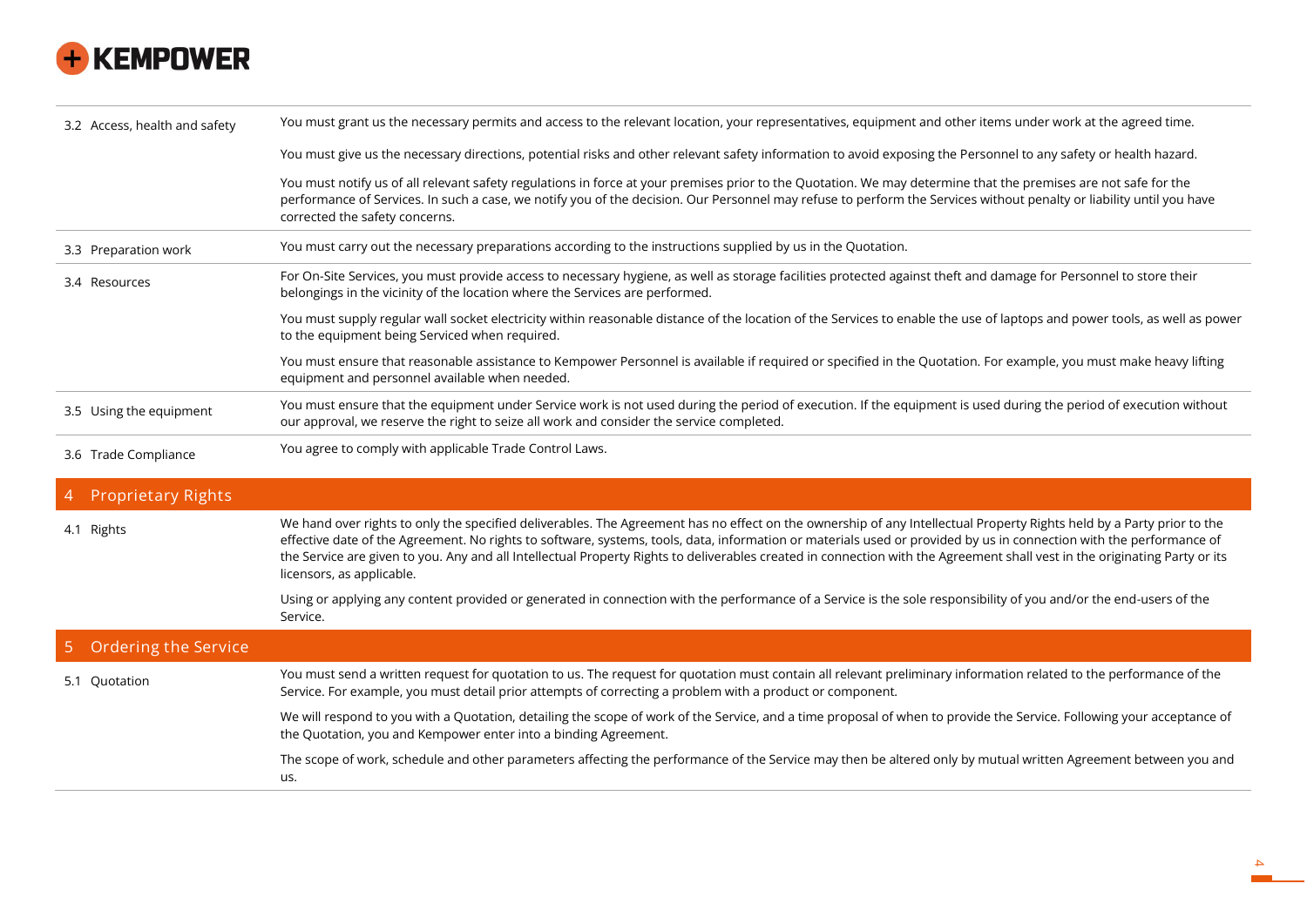

| 5.2 Notice Time                          | The performance of a Service may begin only after a notice time.                                                                                                                                                                                                                                                                                                                                             |
|------------------------------------------|--------------------------------------------------------------------------------------------------------------------------------------------------------------------------------------------------------------------------------------------------------------------------------------------------------------------------------------------------------------------------------------------------------------|
|                                          | The Notice Time for Remote Services is 14 days from order confirmation.                                                                                                                                                                                                                                                                                                                                      |
|                                          | The Notice Time for On-Site Services is 30 days from order confirmation.                                                                                                                                                                                                                                                                                                                                     |
|                                          | Unless otherwise agreed in writing, no due date applies for any deliverable defined in the scope of work of the Service.                                                                                                                                                                                                                                                                                     |
| 5.3 Customer's delay and<br>cancellation | If you cannot fulfil your commitments in time, you must notify us without any delay in writing, stating the reasons and assumed time of delay. In the event of your<br>delay, we may suspend the provision of the Service indefinitely, or refuse the execution of the Service, returning the order sum to You in the amount as follows.                                                                     |
|                                          | Notice given prior to the beginning of the Service:<br>- 14 or more days: no incurred travel, accommodation and preparation costs charged<br>- 7 to 13 days: 50 % of the incurred costs charged<br>- 2 to 6 days: 75 % of the incurred costs charged<br>- Under 2 days: 100 % of the incurred costs charged                                                                                                  |
| <b>Providing the Service</b><br>6        |                                                                                                                                                                                                                                                                                                                                                                                                              |
| 6.1 Place of performance                 | The place of performance is specified in the Contract or a separate Agreement. In the absence of a specified location, We may perform the Service in a location of our<br>choosing.                                                                                                                                                                                                                          |
| 6.2 Completion of service                | We shall perform the Services in conformity with the Agreement with due care and with the professional skills reasonably expected from an experienced service<br>provider. Unless otherwise agreed in writing, a Service is completed when the scope of work detailed in the Quotation is completed, and you have received a written<br>notice stating that the Services are completed as per the Agreement. |
|                                          | For products, parts and other materials related to the Service, the time of delivery shall be as set forth in the Quotation. Unless otherwise agreed, the terms of delivery<br>are FCA (Incoterms 2020).                                                                                                                                                                                                     |
| 6.3 Subcontractors                       | We may use Subcontractors to provide the Services.                                                                                                                                                                                                                                                                                                                                                           |
|                                          | We shall make sure our agreements with our Subcontractors are consistent with the terms and obligations set forth in this Agreement and that our Subcontractors<br>comply with such agreements. We are liable for the performance of our Subcontractor as for our own.                                                                                                                                       |
| 6.4 Language                             | Unless otherwise agreed in writing, Services are performed and all communication in relation to the performance of the Services shall be in English.                                                                                                                                                                                                                                                         |
| 6.5 Complaints                           | You must file a complaint to us with no delay after finding errors or a need for correction following the completion of a Service. Complaints and warranty claims shall<br>be sent in writing to Kempower Support Portal or via e-mail at support@kempower.com.                                                                                                                                              |
|                                          | Any potential corrections to the deliverables of the Services may only be performed by us or a 3rd party nominated and authorized by us.                                                                                                                                                                                                                                                                     |
|                                          | Warranty for Services is specified in the Kempower Warranty Policy, available online at www.kempower.com/company.                                                                                                                                                                                                                                                                                            |
|                                          | Any potential warranty disputes are settled according to the Kempower Warranty Policy.                                                                                                                                                                                                                                                                                                                       |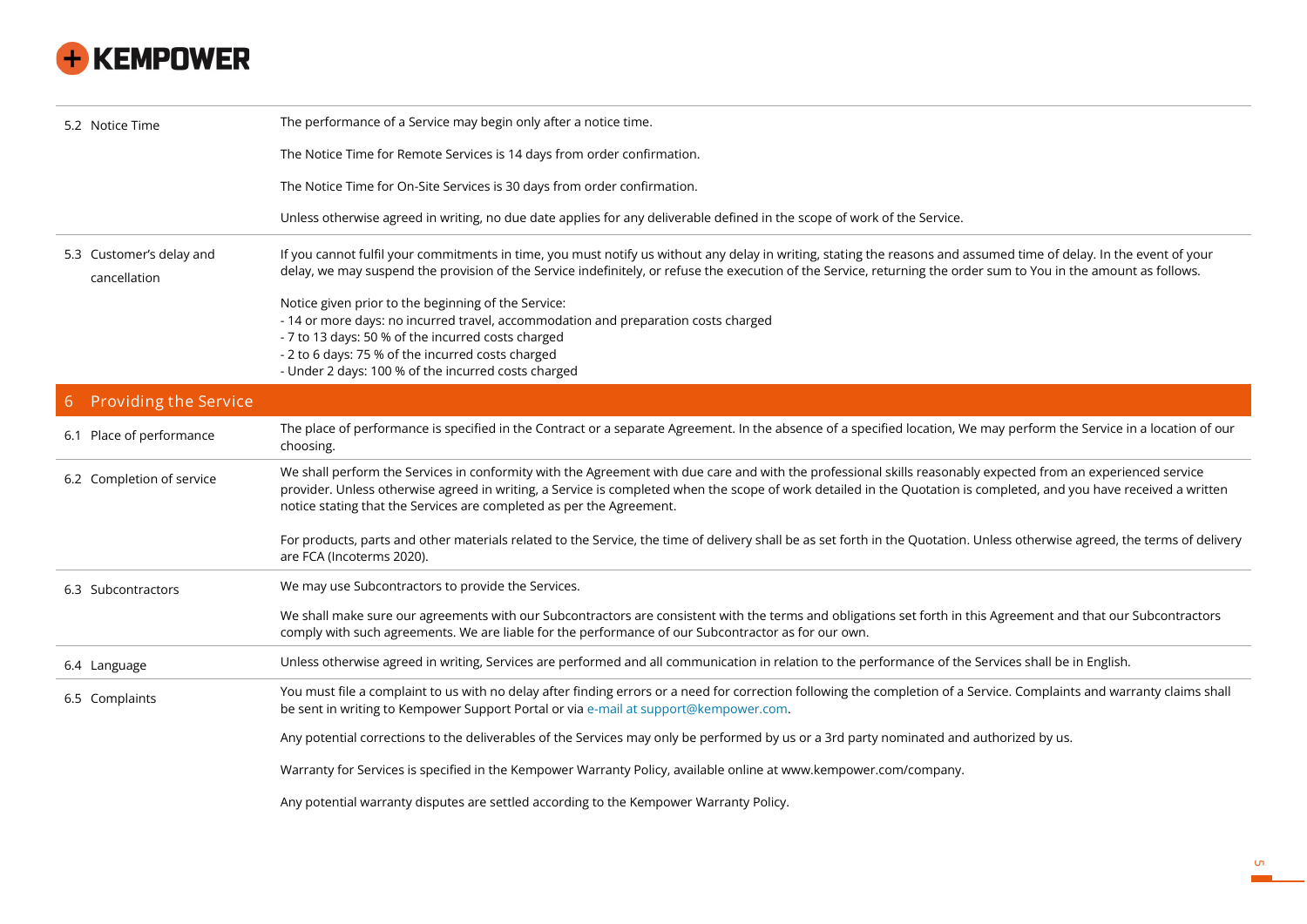

| <b>Working Hours</b>                   |                                                                                                                                                                                                                                                                                                                                                                                                                                                                                                                                                                                                                                                                                                                                                        |
|----------------------------------------|--------------------------------------------------------------------------------------------------------------------------------------------------------------------------------------------------------------------------------------------------------------------------------------------------------------------------------------------------------------------------------------------------------------------------------------------------------------------------------------------------------------------------------------------------------------------------------------------------------------------------------------------------------------------------------------------------------------------------------------------------------|
| 7.1 Regular working hours              | For Remote Services and Services without a specified Place of Performance, our work week consists of Monday through Friday, 8-hour shift between 9:00 and 17:00<br>East European Time (EET) or East European Summer Time (EEST), excluding standard Finnish holidays.                                                                                                                                                                                                                                                                                                                                                                                                                                                                                  |
|                                        | For Services with hourly rates, the minimum fee is 2 hours.                                                                                                                                                                                                                                                                                                                                                                                                                                                                                                                                                                                                                                                                                            |
|                                        | For On-Site Services, where other than our facilities in Finland, our work week consists of Monday through Friday, 8-hour shift between 9:00 and 17:00 local time,<br>excluding standard holidays of the specific country or territory, as well as standard Finnish holidays.                                                                                                                                                                                                                                                                                                                                                                                                                                                                          |
|                                        | Where the aforementioned regular working hours contradict those determined by the applicable law, the law shall be followed.                                                                                                                                                                                                                                                                                                                                                                                                                                                                                                                                                                                                                           |
| 7.2 Special working hours              | Special working hours, such as work occurring outside regular working hours as well as overtime working hours shall be agreed beforehand, and special overtime<br>hourly rates will apply. The maximum length of a workshift is 12 hours. The maximum length cannot be increased with a separate agreement.                                                                                                                                                                                                                                                                                                                                                                                                                                            |
| 7.3 Traveling time and<br>preparations | Traveling and preparation times are specified as hourly rates in the Price List. Traveling time and preparations may occur outside regular working hours.                                                                                                                                                                                                                                                                                                                                                                                                                                                                                                                                                                                              |
| Pricing and Terms of Payment<br>8      |                                                                                                                                                                                                                                                                                                                                                                                                                                                                                                                                                                                                                                                                                                                                                        |
| 8.1 Travel and accommodation<br>costs  | Unless otherwise agreed in writing, travel and accommodation costs, as well as other associated costs are chargeable in addition to the quoted price. A price estimate<br>or quote of such associated costs will not be included in the Quotation. By accepting the Quotation for Services You agree to cover such costs that are confirmed after<br>the Services are completed. Additional handling fees apply as per the Price List.                                                                                                                                                                                                                                                                                                                 |
|                                        | Kempower commits to arranging travel and accommodation for Personnel using the most cost-effective alternatives within reason.                                                                                                                                                                                                                                                                                                                                                                                                                                                                                                                                                                                                                         |
| 8.2 Price List                         | Services and their prices are based on the Price List. Services, together with associated additional conditions, may be further detailed in Service specific Service<br>descriptions ("Service Description") attached to the Quotation or order confirmation, or otherwise made available to You.                                                                                                                                                                                                                                                                                                                                                                                                                                                      |
|                                        | Prices for Services do not include any taxes, duties, freight costs or other additional charges of any kind. Such fees and costs are added separately to the invoice. Both<br>Parties comply with applicable tax and customs regulations and pays all applicable fees directly to the appropriate authorities.                                                                                                                                                                                                                                                                                                                                                                                                                                         |
|                                        | Unless otherwise agreed in writing, in the case where the Period of execution of a Service continues for more than 6 months, we reserve the right to change prices in<br>the Price List, such as hourly rates of work during the Agreement. We shall inform You of the updated Price List at least ninety (90) days prior to their entry into force.<br>The change of prices shall not apply to invoices falling due prior to the effective date of change. If You object to the price change, You must notify us of Your objection,<br>in writing, at least 30 days prior to its entry into force. If we cannot reach an undestanding regarding pricing, the Agreement between us will terminate on the date the<br>new Price List enters into force. |
| 8.3 Quotation                          | The price given in a Quotation may be either a list price, a maximum price or a price estimate.<br>- A list price for a Service in a Quotation is binding.<br>- A maximum price for a Service may not be exceeded. The final price will be verified after completing the Scope of Work<br>- A price estimate will be verified after completing the Scope of Work. The actual price of the Service may not exceed the price estimate defined in the Quotation by<br>more than ten per cent (10%), unless otherwise agreed in writing.                                                                                                                                                                                                                   |

When specified in the quotation, we may charge additional costs separately without a separate approval from you.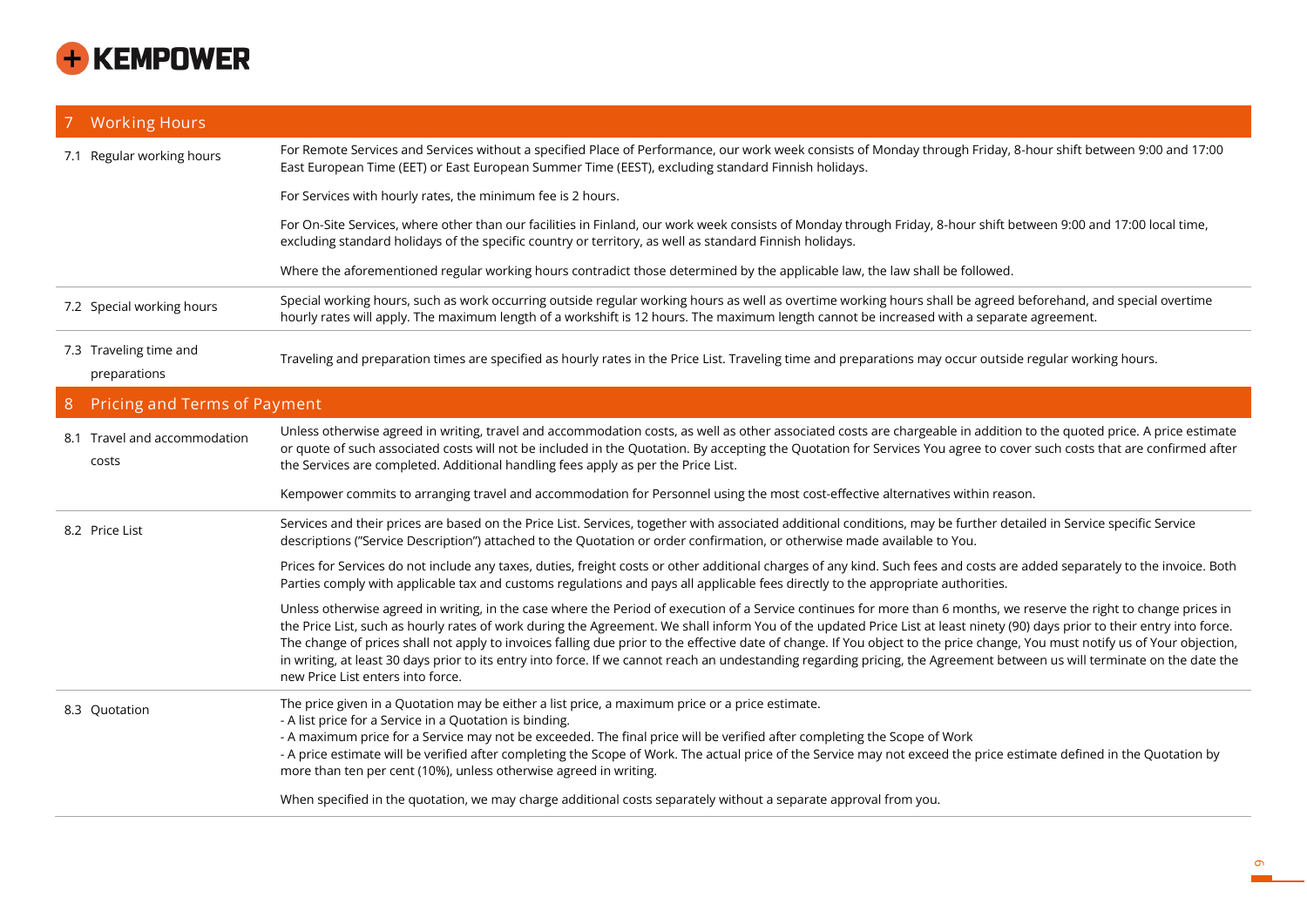

| 8.4 Extra work                 | Non of the prices in the Quotation are binding to us, if during the performance of the Service problems are uncovered, which need extra work that do not belong to<br>the original Scope of Work, and which cannot within reason have been anticipated when preparing the Quotation. In such cases, we send you a revised Quotation in<br>writing for the extra work. Furthermore, we notify you about potential health and safety hazards and/or potential damage to equipment, that may result from leaving<br>the extra work unperformed.                                                                                                                                                                                                                                                                                                                                                                                                                                                                                                                                                                                                                                                           |
|--------------------------------|--------------------------------------------------------------------------------------------------------------------------------------------------------------------------------------------------------------------------------------------------------------------------------------------------------------------------------------------------------------------------------------------------------------------------------------------------------------------------------------------------------------------------------------------------------------------------------------------------------------------------------------------------------------------------------------------------------------------------------------------------------------------------------------------------------------------------------------------------------------------------------------------------------------------------------------------------------------------------------------------------------------------------------------------------------------------------------------------------------------------------------------------------------------------------------------------------------|
|                                | If we cannot reach you within reasonable time, the Personnel may at their discretion perform extra work and use extra parts within the confines of the price estimate.<br>If the required extra work amounts to more than what is allowed by the confines of the price estimate, the Personnel will seize all work and we will consider the<br>Services completed.                                                                                                                                                                                                                                                                                                                                                                                                                                                                                                                                                                                                                                                                                                                                                                                                                                     |
| 8.5 Invoicing                  | Unless otherwise agreed in writing or otherwise specified in the Quotation, we will invoice the price of the Services upon their completion and charge additional costs<br>and expenses as per actual occurred costs. A percentage-based handling fee may be added to such charges. Such handling fees are detailed in the Quotation.                                                                                                                                                                                                                                                                                                                                                                                                                                                                                                                                                                                                                                                                                                                                                                                                                                                                  |
| 8.6 Terms of payment and delay | We reserve the right to establish your potential credit limitations. If not otherwise specified in the Quotation, the payment term for all Services is 100% advance<br>payment. All payments must be made directly from You.                                                                                                                                                                                                                                                                                                                                                                                                                                                                                                                                                                                                                                                                                                                                                                                                                                                                                                                                                                           |
|                                | Any amount outstanding after the due date of an invoice shall accrue interest at the rate of 8 percent (8 %) per year or the highest amount allowed by law, whichever<br>is lower.                                                                                                                                                                                                                                                                                                                                                                                                                                                                                                                                                                                                                                                                                                                                                                                                                                                                                                                                                                                                                     |
|                                | Upon first day of delay, we may seize performance of all Services to until the unpaid amount including interest is received.                                                                                                                                                                                                                                                                                                                                                                                                                                                                                                                                                                                                                                                                                                                                                                                                                                                                                                                                                                                                                                                                           |
| Non-Disclosure                 |                                                                                                                                                                                                                                                                                                                                                                                                                                                                                                                                                                                                                                                                                                                                                                                                                                                                                                                                                                                                                                                                                                                                                                                                        |
|                                | The Parties shall keep confidential and not disclose to any third party any technical, commercial, business related, financial or company information received in<br>relation to this Agreement.                                                                                                                                                                                                                                                                                                                                                                                                                                                                                                                                                                                                                                                                                                                                                                                                                                                                                                                                                                                                       |
|                                | Confidential information within the meaning of this Agreement does not include information:<br>(i) that was already known to the receiving Party or one of its Affiliated Companies before disclosure by the disclosing Party;<br>(ii) that is or becomes generally known in a way for which the receiving Party or one of its representatives is not responsible; or<br>(iii) that is disclosed or transferred to the receiving Party or one of its Affiliated Companies by a third party and it can be shown that the receiving Party had no<br>knowledge that disclosure was not legal; or<br>(iv) that has been developed by the receiving Party or one of its Affiliated Companies independently of the confidential information that the disclosing Party has<br>provided under the Contract; or<br>(v) to disclosure of which the disclosing Party has consented in writing; or<br>(vi) receipt of which the receiving Party has expressly rejected in advance;<br>The provisions of this Section shall bind the parties for a period of five (5) years from the date of disclosure of any item of Information regardless of any earlier<br>termination, expiry or fulfilment of the Agreement. |
|                                | If the receiving Party is obliged to disclose confidential information as the result of an order of a court or administrative authority or because of capital market<br>regulations or mandatory law, the receiving Party shall notify the disclosing Party of the obligation immediately promptly in writing and shall only disclose confidential<br>information Information that has to be disclosed as a result of the legal obligation and shall take all reasonable action to ensure that the disclosed confidential<br>information is treated in accordance with the Agreement.                                                                                                                                                                                                                                                                                                                                                                                                                                                                                                                                                                                                                  |

In case of there being a valid non-disclosure agreement entered into between the Parties with respect to the subject matter of the Agreement then such nondisclosure agreement shall remain in force and apply to the Agreement. To the extent that the terms of the non-disclosure agreement conflict with the terms of this section, the non-disclosure agreement shall prevail.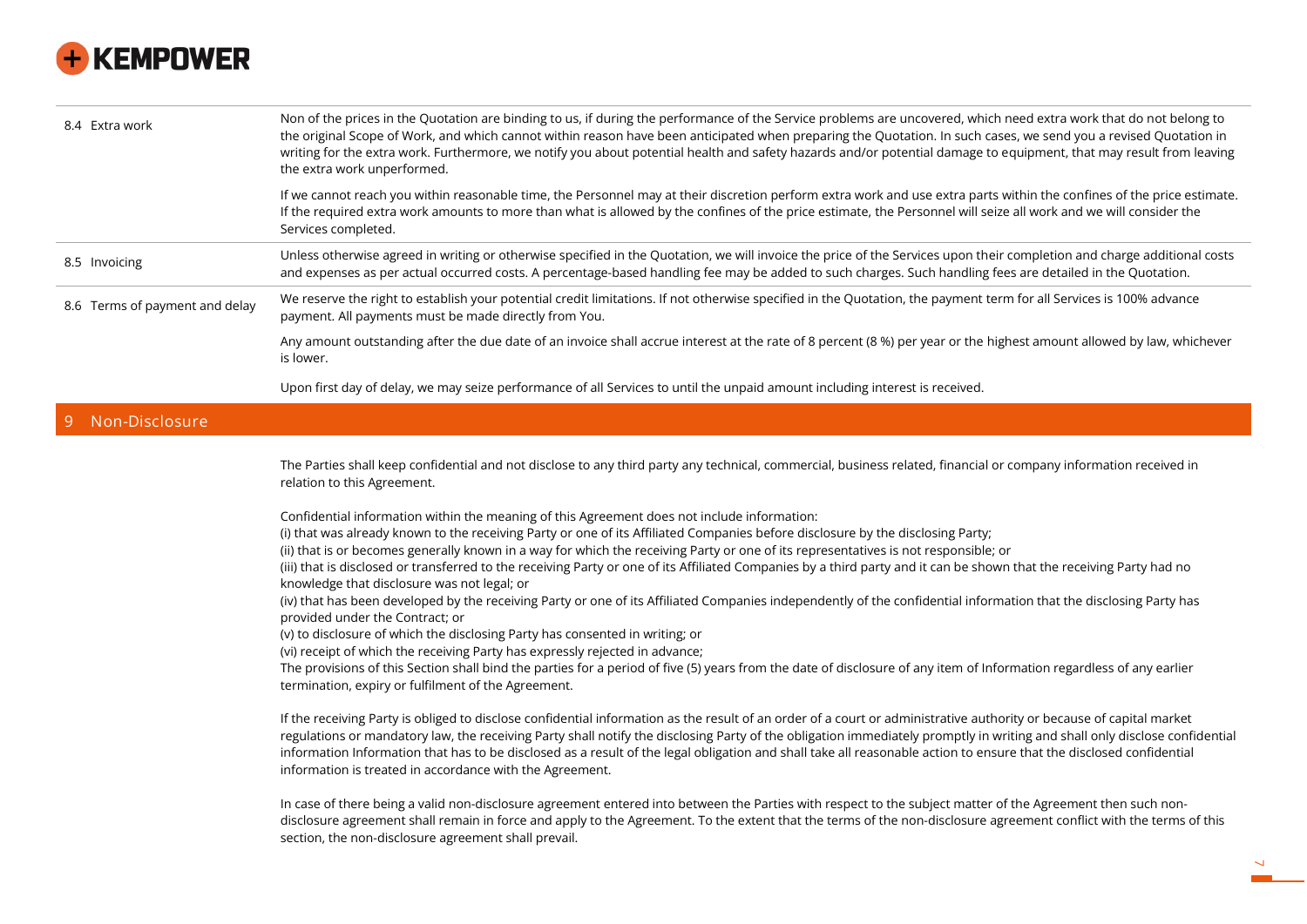

#### **10 Assignment**

Neither Party shall have the right to assign this Agreement or the rights or obligations under the Agreement to any third party without the prior written consent of the other Party. Notwithstanding the foregoing Kempower may transfer the Agreement to its Affitiated Company. Kempower may also transfer its receivables under this Agreement to a third party.

Both Parties may transfer this Agreement and the rights and obligations hereunder to such a third party to which the business activities related to this Agreement have been transferred.

## **11 Force Majeure**

Force Majeure Event means any failure by a Party to perform its obligations under this Contract caused by an impediment beyond its control, which it could not have been taken into account at the time of the conclusion of this Agreement, and the consequences of which could not reasonably have been avoided or overcome by such Party. Neither Party shall be liable for delays and damages caused by a Force Majeure Event.

A Force Majeure Event suffered by a subcontractor of a Party shall also discharge such a Party from liability if subcontracting from other source cannot be made without unreasonable costs or a significant loss of time.

A Party shall notify the other Party in writing without delay of a Force Majeure Event. The Party shall correspondingly notify the other Party of the termination of a Force Majeure Event.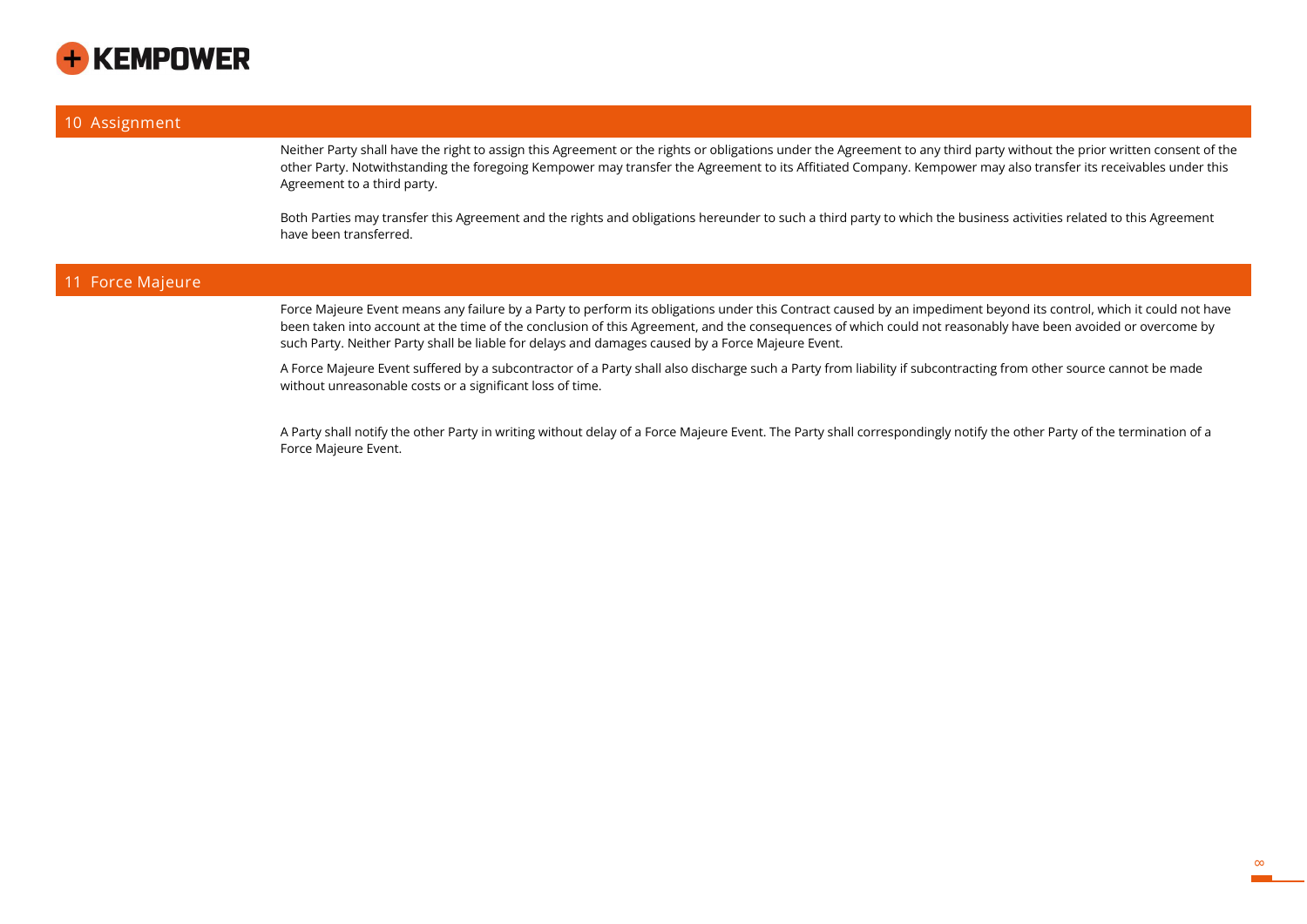

## **12 Term of Contract and Termination**

Unless terminated in accordance with these Conditions, the Agreement shall be valid for the period of execution of the Services.

Either Party may with immediate effect terminate the Agreement at its sole discretion without prior notice to the other Party if

1. the other Party is bankrupt or insolvent;

2. the other Party makes an assignment for the benefit of its creditors;

3. a petition is filed against the other Party under any applicable bankruptcy law, a corporate re-organisation law, or any other law regarding relief of debtors or similar law analogous in purpose and effect and such petition is not set aside or dismissed within sixty (60) days from the date of the filing thereof; 4. the other Party is involved in dissolution proceedings;

5. there occur direct or indirect changes in the ownership of the other Party, or sale (direct or indirect) of the other Party or substantial part of its business or assets to an organisation, which is the terminating Party's competitor, without first obtaining the terminating Party's permission or consent in writing; or 6. a court decision or governmental activity requires such modification to the terms of the Agreement which is not reasonably acceptable to the terminating Party.

The section 5 above does not apply to situations involving members of the family controlling Kempower, or situations involving ownership changes within the Kempower group of companies.

Both Parties agree not to lodge claims for compensation against the other Party by reason of the termination or cancellation of the Agreement. However, claims due to invoices unpaid by the Customer in connection with deliveries of the Services and claims lodged by third parties against the Customer for damages (direct costs) directly resulting from late delivery of Kempower of the confirmed purchase orders - which default entitles the Customer to cancel the Agreement - may be lodged and will be paid. Both Kempower and the Customer shall try to minimise all damages and claims.

In any case, Kempower is entitled to payment for Services that are already delivered at the time of termination.

For the avoidance of doubt it is stated that nothing stated in this paragraph shall limit Kempower's use of subcontractors.

#### **13 Governing Law and Dispute Resolution**

The Agreement and all matters arising out of or in connection with the Agreement shall be interpreted, construed and governed exclusively in accordance with the laws of Finland without reference to its choice of law rules.

In the event no settlement can be reached by means of negotiations, any dispute, controversy or claim arising out of or relating to this Agreement, or the breach, termination or validity thereof shall finally settled by arbitration in accordance with the Arbitration Rules of the Finland Chamber of Commerce. The arbitration shall take place in Helsinki, Finland. The arbitration shall be conducted and the arbitration award shall be given in the English or Finnish language.

The Parties have nevertheless right to claim for outstanding and undisputed receivables under this Agreement at competent court of defendant's domicile.

Either Party, before or during any legal proceedings, may apply to a court having jurisdiction for a temporary restraining order or preliminary injunction where such relief is necessary to protect that Party's interests in pending completion of the legal proceedings. For the sake of clarity, it is mentioned that nothing in this Contract shall be deemed to limit a Party's rights to seek interim injunctive relief or to enforce an arbitration award in any court of law.